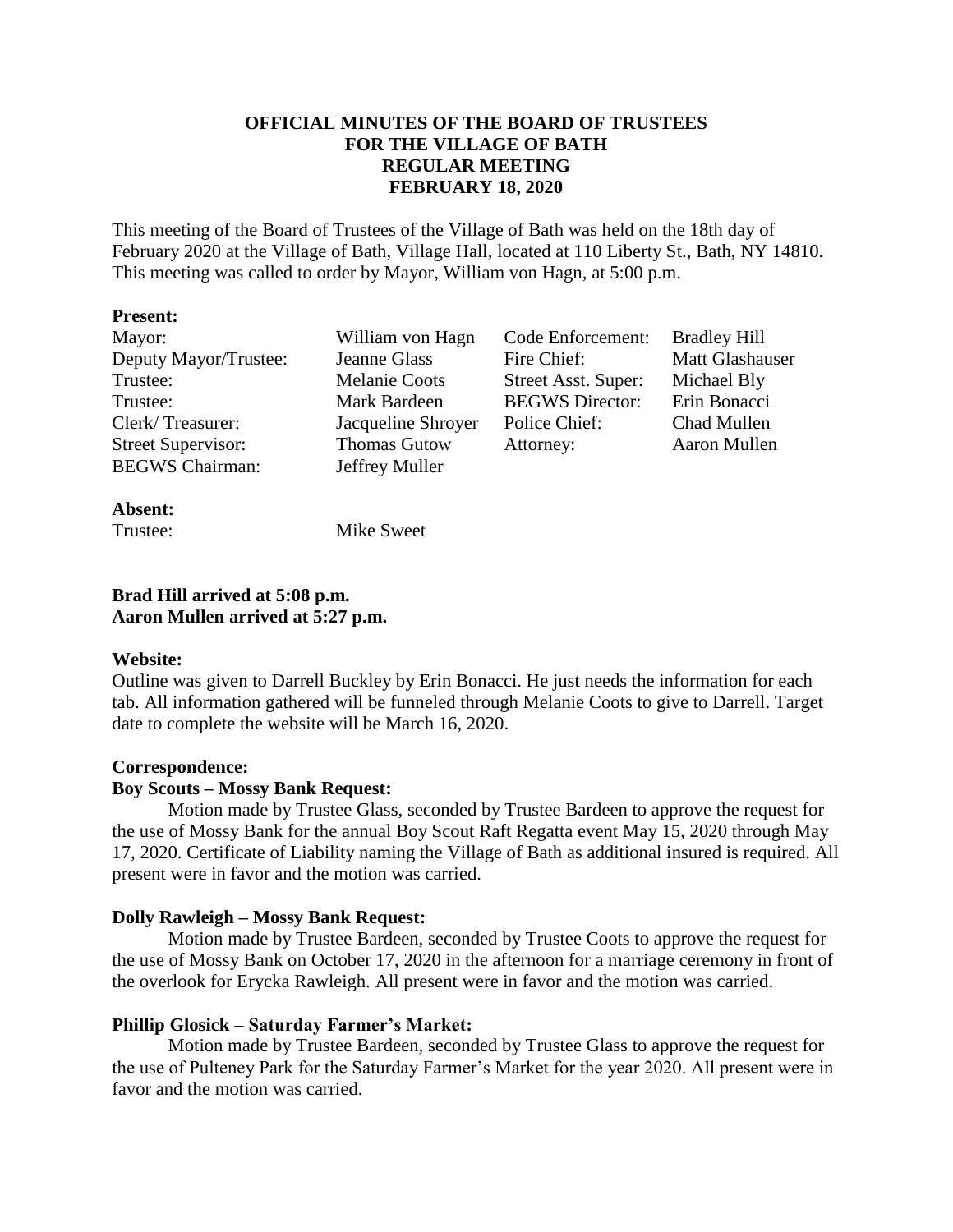#### **Audit of Bills:**

Motion made by Trustee Glass, seconded by Trustee Bardeen to approve the payment of the Village bills in the amount of \$305,950.61 plus Goodrich Auto Works for \$3,726.11 and Darrell Buckley for \$40.00. All present were in favor and the motion was carried.

#### **Department Head Reports:**

#### **Thomas Gutow, Street Superintendent:**

Street Report was received.

#### **Chad Mullen, Police Chief:**

Police Report was received.

#### **Bradley Hill, Code Enforcement:**

Code Enforcement Report was received.

#### **Matthew Glashauser, Fire Chief:**

Fire Department Report was received.

#### **Erin Bonacci, BEGWS Director:**

BEGWS Minutes were received.

#### **Jacqueline Shroyer, Clerk/Treasurer Report:**

Clerk/Treasurer Report was received.

Motion made by Trustee Glass, seconded by Trustee Coots to approve the following budget amendments. All present were in favor and the motion was carried.

Increase Expense A3120.412 Police Dept Supplies by \$952.57 Decrease Expense A3120.418 Police Dept Education by \$952.57 Can no longer get grant for car seats from last year. Expense this year.

Increase Revenue A2680 Insurance Recovery by \$916.50 Increase Expense A3120.48 Police Dept Repairs by \$916.50 Insurance Reimbursement for Repairs to Damaged Vehicle.

Increase Expense A3120.42 Police Dept Gas by \$2,000.00 Decrease Expense A3120.45 Police Dept Telephone by \$2,000.00 Cover Cost of Gasoline for Vehicles.

Budget Modification: Increase A5122.4 CHIPS by \$36,256.61 Increase A3501 CHIPS by \$36,256.61 To cover actual amount being reimbursed by CHIPS.

Increase A3120.2 Police Equipmemt by \$5,500.00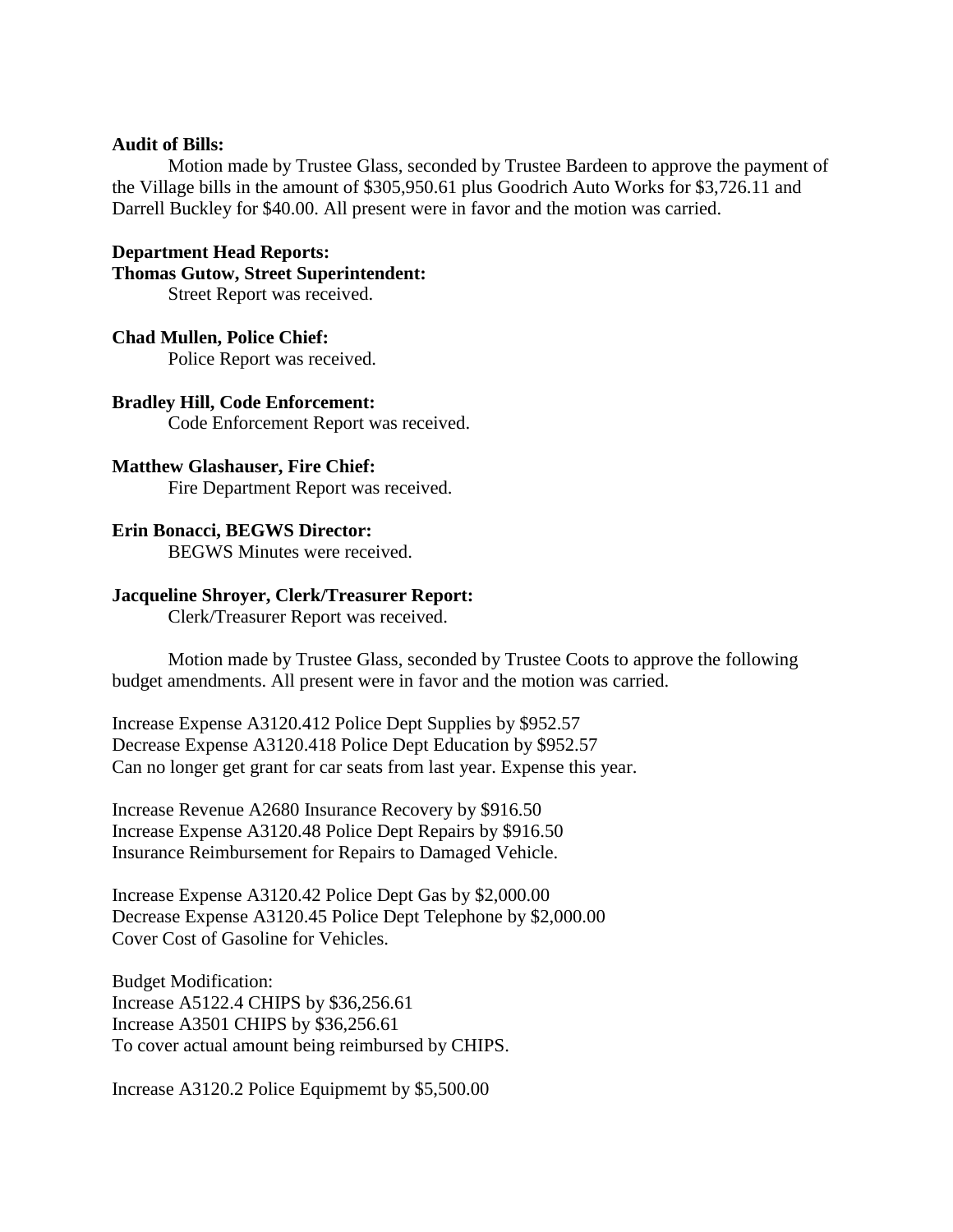Decrease A1990.4 Contingent Account by \$5,500.00 To purchase police radios approved by the board.

Increase A1325.2 Clerk Equipment by \$2,800 Decrease A1990.4 Contingent Account by \$2,800.00 To purchase the Fixed Asset software approved by the board.

Increase A1325.43 Clerk Contracts by \$650.00 Decrease A1990.4 Contingent Account by \$650.00 To purchase the Fixed Asset software approved by the board.

Increase A1620.2 Building Equipment by \$16,247.00 Decrease A1990.4 Contingent Account by \$16,247.00 To cover the cost of the asbestos removal to the bathrooms.

# **Committee Reports:**

# **Trustee Coots:**

Trustee Coots read 3 commendation letters to the follow officers: Sergeant Kulikowski regarding the fire at 56 Liberty Street on January 12, 2020. Sergeant Baker regarding a Medical Emergency Save on December 15, 2019. Officer Recktenwald regarding a Medical Emergency Save on January 8, 2020.

# **New Business:**

# **County Grant Support Letter:**

Motion made by Trustee Glass, seconded by Trustee Bardeen to give permission for the Mayor to sign a letter of support for the participation of the Chief of Police to participate as a safety team member as part of the Driver Behavior Change See Grant Program. All present were in favor and the motion was carried.

# **Drinking Fountain Quote:**

Motion made by Trustee Glass, seconded by Trustee Bardeen to approve the quote from Keeler Services of \$1,730.00 to replace the drinking fountain upstairs as it is leaking. All present were in favor and the motion was carried.

# **NYS Empire State Development Approval:**

Motion made by Trustee Glass, seconded by Trustee Coots to approve the economic development grant for \$11,000 and to move forward with all paperwork regarding the grant. All present were in favor and the motion was carried.

# **Investigator Training Fire Academy June 8-19:**

Motion made by Trustee Coots, seconded by Trustee Bardeen to approve Investigator Taft to attend the Fire Academy June 8-19, 2020. All present were in favor and the motion was carried.

# **Investigator Training Firearms Trafficking Course:**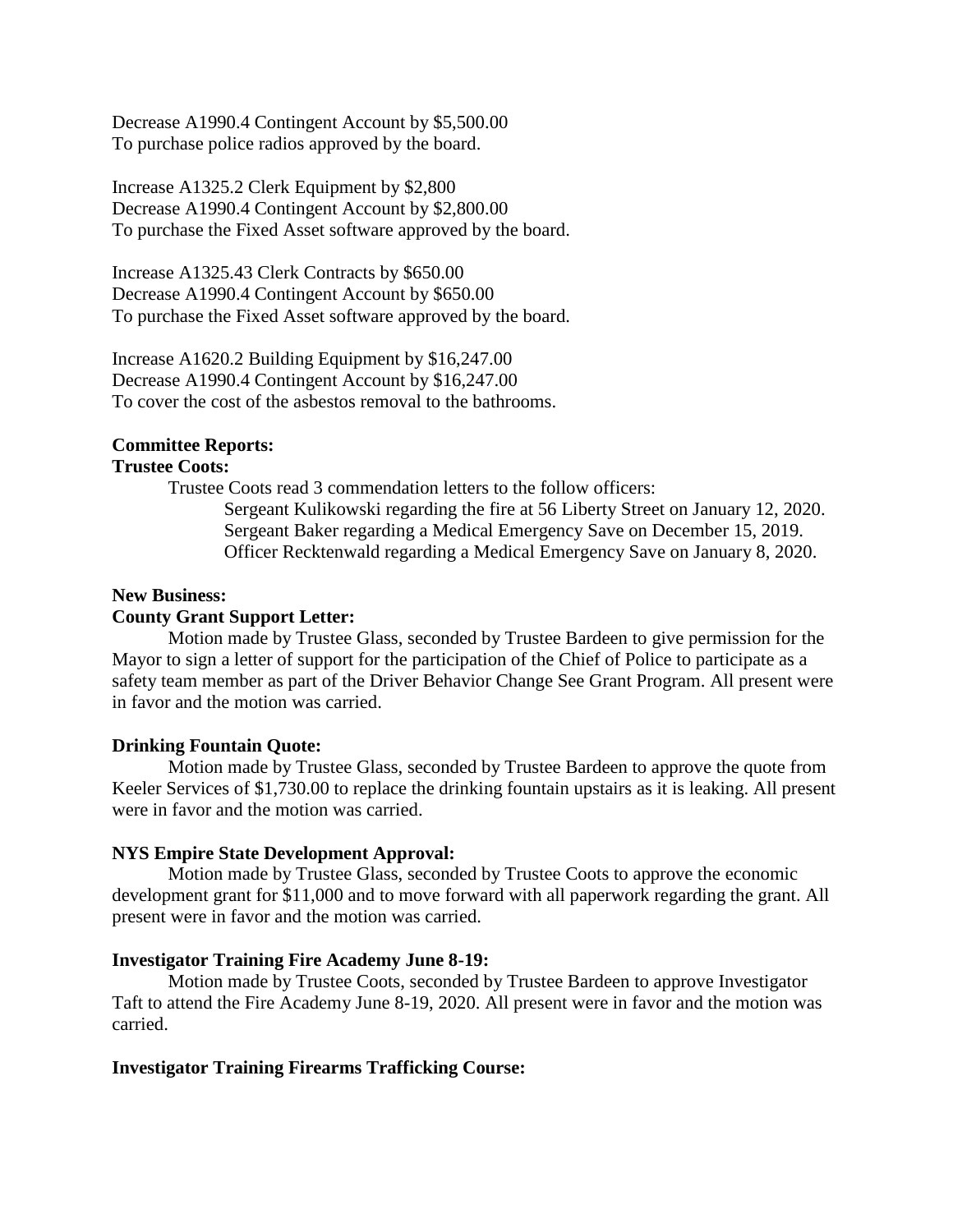Motion made by Trustee Coots, seconded by Trustee Bardeen to approve Investigator Taft to attend the Firearms Trafficking Course. All present were in favor and the motion was carried.

#### **Resignation of Part Time Police Officer:**

Motion made by Trustee Bardeen, seconded by Trustee Glass to accept the resignation of Part Time Police Officer, Jason Dininny, effective December 30, 2019. All present were in favor and the motion was carried.

#### **Steuben County – Stop DWI Contract 2020:**

Motion made by Trustee Coots, seconded by Trustee Bardeen to approve the Steuben County DWI Contract for 2020. All present were in favor and the motion was carried.

# **Steuben County – Hotel/Motel Visits Agreement 2020:**

Motion made by Trustee Glass, seconded by Trustee Coots to approve the Steuben County Hotel/Motel visit agreement for 2020. All present were in favor and the motion was carried.

# **Street Superintendent – Local Roads Matter Conference March:**

Motion made by Trustee Coots, seconded by Trustee Glass to approve Street Superintendent, Thomas Gutow, to attend the Local Roads Matter Conference in March 2020. All present were in favor and the motion was carried.

#### **Regional Leadership Conference for Clerks:**

Motion made by Trustee Glass, seconded by Trustee Coots to approve the Village Clerk/Treasurer and Deputy Clerk/Treasurer to attend the Annual Regional Leadership Conference in Corning, NY on April 9, 2020. All present were in favor and the motion was carried.

#### **Instructor Development Training – Recktenwald:**

Motion made by Trustee Coots, seconded by Trustee Bardeen to approve Police Officer, Cody Recktenwald, to attend the Instructor Development and Field Training Officer Training on March 2 – March 13, 2020. All present were in favor and the motion was carried.

# **Proposed Borrowing for Gas Fund:**

Motion made by Trustee Coots, seconded by Trustee Bardeen to approve the Commission's recommendation for the proposed borrowing plan for the Village's Gas Fund. All present were in favor and the motion was carried.

# **Niagara Hydropower Contract Extension:**

Motion made by Trustee Glass, seconded by Trustee Bardeen to approve the execution of the agreement for the sale of Niagara project wholesale power and energy extending through the year 2040. All present were in favor and the motion was carried.

# **Standardization of LED Street Light Fixtures:**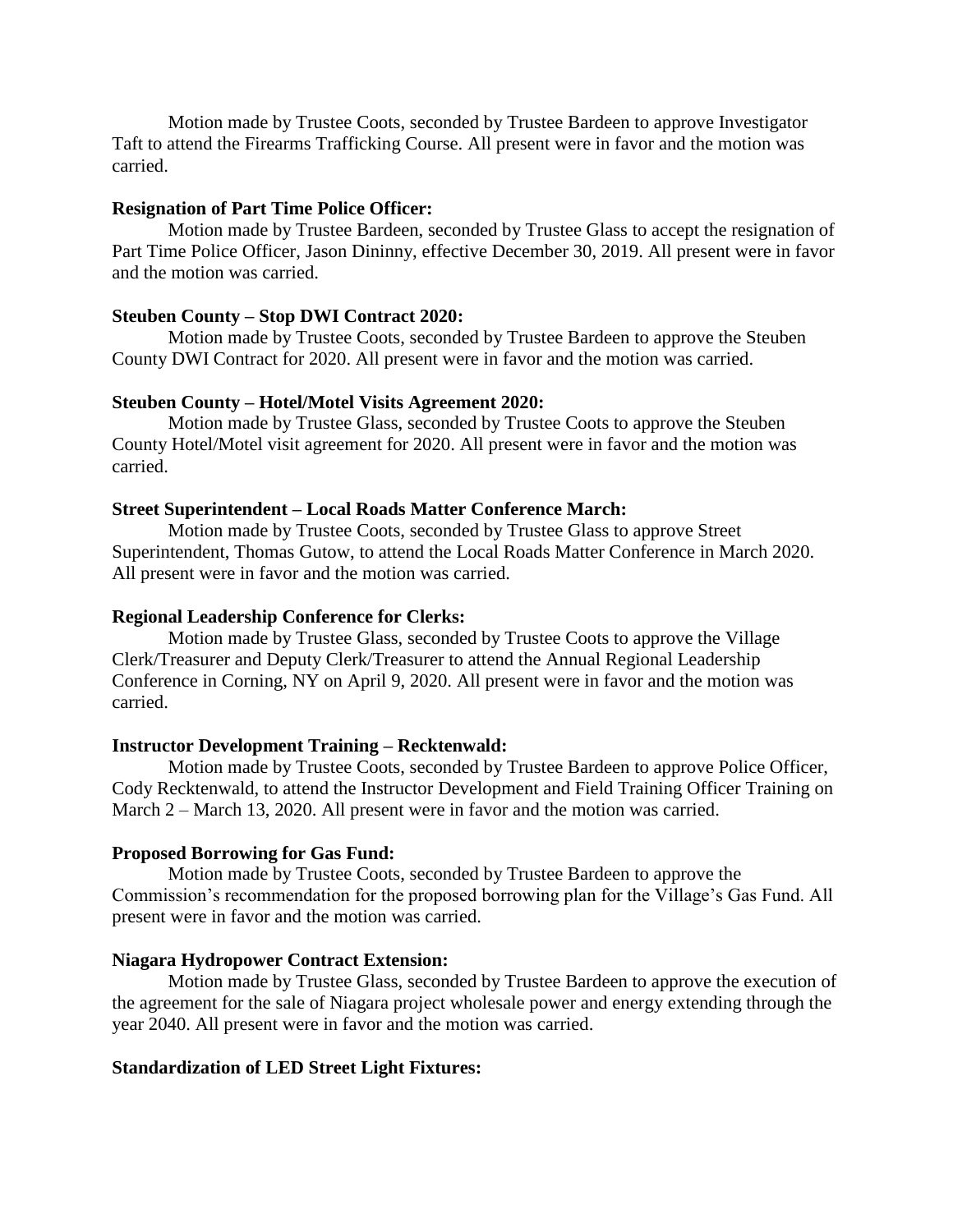# RESOLUTION VILLAGE OF BATH BOARD OF TRUSTEES BATH, NEW YORK

DATE APPROVED: Tuesday February 18, 2020 INTRO. DATE: Tuesday, February 18, 2020

| <b>INTRODUCED BY:</b><br><b>Trustee Coots</b> |  | <b>SECONDED BY:</b>  |  |     | Trustee Bardeen |         |  |        |
|-----------------------------------------------|--|----------------------|--|-----|-----------------|---------|--|--------|
|                                               |  |                      |  |     |                 |         |  |        |
| VOTE:                                         |  | Mayor vonHagn        |  | Ave | Nav             | Abstain |  | Absent |
| <b>Trustee Glass</b><br>Trustee Bardeen       |  |                      |  | Aye | Nay             | Abstain |  | Absent |
|                                               |  |                      |  | Aye | Nay             | Abstain |  | Absent |
|                                               |  | <b>Trustee Coots</b> |  | Aye | Nay             | Abstain |  | Absent |
|                                               |  | <b>Trustee Sweet</b> |  | Ave | Nav             | Abstain |  | Absent |

#### TITLE: **Standardization of LED Street Light Fixtures**

**WHEREAS**, the Village has committed to converting its aged and inefficient street light fixtures to new and efficient light-emitting diode (LED) fixtures.

**WHEREAS**, there is a need for the standardization of Eaton Cooper Industries Archeon<sup>TM</sup> Large, Medium and Small LED roadway luminaires *(i.e. fixtures)* for the Village's street lights for reasons of quality, efficiency and economy; said reasons being in part that these LED fixtures have been used by the Village and will continue to provide consistent light quality along with supporting the Village's initiative of energy efficiency. In addition, Village employees who work with these LED fixtures are fully familiar with these LED fixtures leading to more efficient and economical service of the fixtures;

 **NOW, THEREFORE**, upon motion of Trustee Coots and seconded by Trustee Bardeen, the following resolution was proposed:

**RESOLVED**, that the Village of Bath hereby authorizes the purchase of Eaton Cooper Industries Archeon<sup>TM</sup> Large, Medium and Small LED roadway luminaires.

**WHEREUPON,** the Resolution was approved February 18, 2020.

Jacqueline Shroyer, Bath Village Clerk

# **USDA Rural Development Application:**

Motion made by Trustee Glass, seconded by Trustee Bardeen to approve the recommendation from the Utility Commission to authorize the preparation and submission of the USDA RD application and designate Utility Director, Erin Bonacci, as the authorized signatory for the application forms. All present were in favor and the motion was carried.